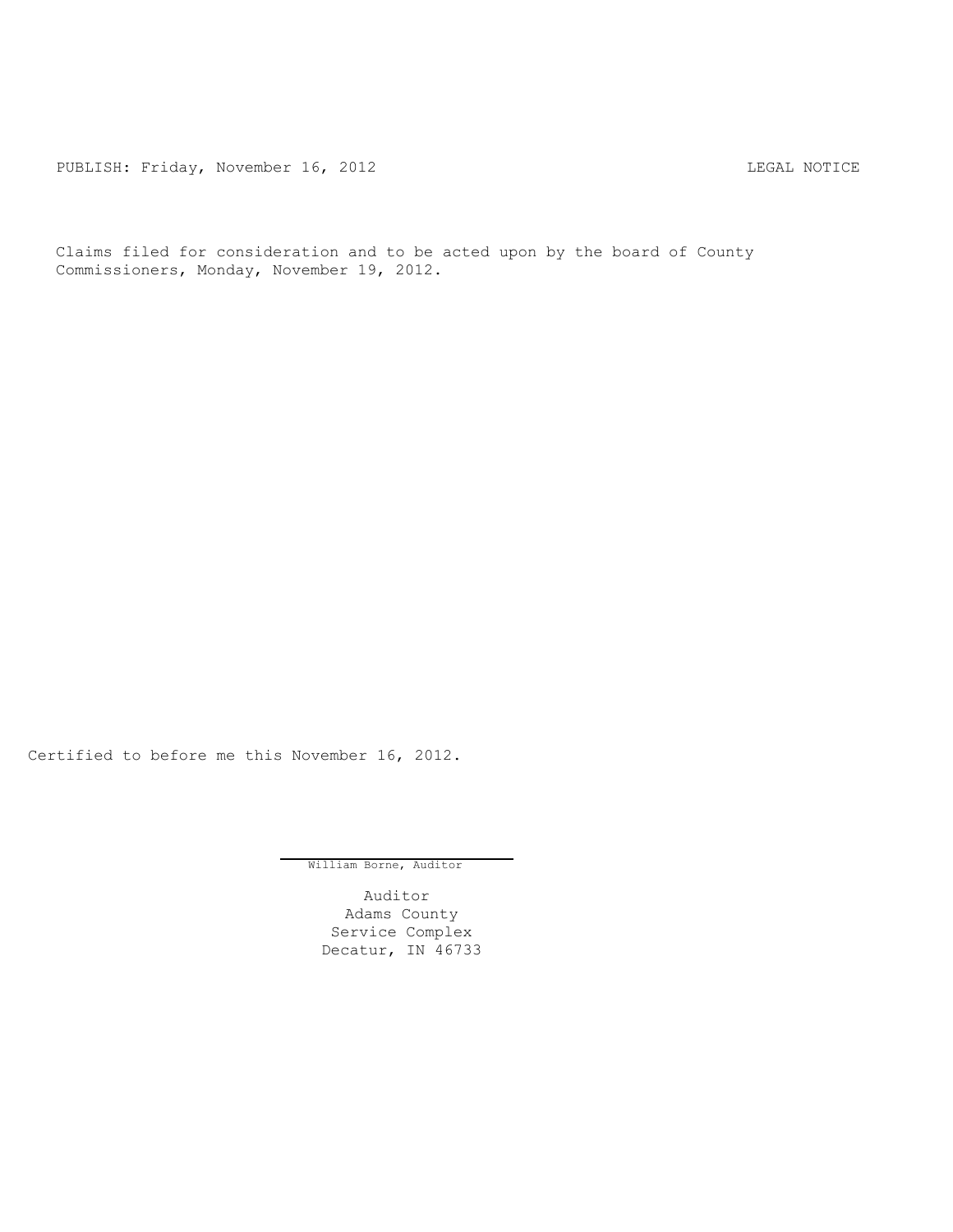

## **Claims Docket for Newspaper Adams County, Indiana**

## For Period: **11/6/2012** to **11/6/2012**

Date Claims to be Paid: **11/19/2012**

*313 W. Jefferson St. Decatur, IN 46733 (219) 724-2600*

| Smith, G. Medford<br>130.00<br>Walker, Gerald M.<br>100.00<br>100.00<br>Jan Scott<br>25.00<br>Anita Spiegel<br>17.52<br>Pam Hall<br>8.36<br>Cheryl Bultemeyer<br>100.00<br>100.00<br>Judy Faurote<br>Grimm, Rebecca<br>130.00<br>100.00<br>Donna Marbach<br>Kristie Ripley<br>Bernice E. Caston<br>375.00<br>Shirley A. Hormann<br>75.00<br>Wanda Moser<br>100.00<br>Pat Bertsch<br>100.00<br>100.00<br>Dorothy Dryer<br>Janet Gagle<br>100.00<br>Joyce Schnitz<br>100.00<br>Marinel Sprunger<br>100.00<br>Georgia D. Glass<br>100.00<br>Rose Liechty<br>100.00<br>Jennifer Beer<br>100.00<br>Janice Waugh<br>130.00<br>Constance S. Potter<br>130.00<br>Frederick Stauffer<br>100.00<br>Deborah Lehman<br>Iona Amspaugh<br>100.00<br>130.00<br>100.00<br>Dian Givens<br>Floyd Liechty<br>100.00<br><b>Bill Wemhoff</b><br>175.00<br>Arthur J. Booth<br>100.00<br>100.00<br>Jacqueline K. Hoffman<br>Imogene Wilder<br>130.00<br>130.00<br>130.00<br>Donald Kuhn<br>George W. Kuntzman<br>Decatur Baptist Church<br>Betty A. Grimm<br>100.00<br>40.00<br>Renee Bradford<br>6.60<br>Kelly Miller<br>18.92<br>130.00<br>Charles Abel<br>100.00<br>Maribeth Smitley<br>Leslie W. Marckel<br>100.00<br>Joyce Arnold<br>100.00<br>100.00<br>Don Gerber<br>Mary Gerber<br>100.00<br>25.00<br>100.00<br><b>Bryce Christy</b><br>Deanna Godsey<br>Berne Nazarene Church<br>40.00<br>Janet Swales<br>1,050.00<br>Nelson Clark<br>Stanley D. Hill<br>130.00<br>130.00<br>Phil Arnold<br>100.00<br>James W. McSwain<br>100.00<br>Donna Martin<br>100.00<br>Becky Buckingham<br>100.00<br><b>Judy Sheets</b><br>25.00<br><b>Bridge Community Church</b><br>40.00<br>100.00<br>100.00<br>Ann Bieberich<br>Angie Bluhm<br>40.00<br>Mt. Hope Nazarene<br>Evangelical Mennonite Church<br>40.00<br>Monroe United Methodist<br>40.00<br>Janice Medaugh<br>100.00<br>675.00<br>Kathy LaFontaine<br>32.48<br>Dorothy Murphy<br>100.00<br>100.00<br>Lynn Brege<br>Lillie Bleeke<br>Cheryl Hoffman<br>100.00<br>Carol Schwartz<br>100.00<br>Jodi Cook<br>100.00<br>Anita Miller<br>100.00<br>Carolyn Schindler<br>100.00<br>Helen Stucky<br>100.00<br>100.00<br>Pleasant Dale Church of the Brethern<br>40.00<br>Lila Bryan<br>50.00<br>Anthony Stebing<br>Leesa Heckman<br>100.00<br>Karen Heller<br>100.00<br>Linda Call<br>100.00<br>Lynford Weiland<br>100.00<br>Cathy Berkshire<br>130.00<br>100.00<br>Carol A. Tonak<br>JoAnn Bauman<br>100.00<br>Russell E Cook<br>Candy S. Landis<br>300.00<br>215.00<br>William Givens<br>Jerry Beard<br>100.00<br>100.00<br>Larry Piety<br>25.00<br>100.00<br>Alice Hirschy<br>25.00<br>467.84<br>William Grimm<br>Ken Singleton<br>Kristen Cochran<br><b>Bruce Reidenbach</b><br>100.00<br>25.00<br>100.00<br>Preble Fireman Park Rental<br>Pat Daniels<br>40.00 | <b>Vendor</b> | Amount | <b>Vendor</b>    | Amount |
|----------------------------------------------------------------------------------------------------------------------------------------------------------------------------------------------------------------------------------------------------------------------------------------------------------------------------------------------------------------------------------------------------------------------------------------------------------------------------------------------------------------------------------------------------------------------------------------------------------------------------------------------------------------------------------------------------------------------------------------------------------------------------------------------------------------------------------------------------------------------------------------------------------------------------------------------------------------------------------------------------------------------------------------------------------------------------------------------------------------------------------------------------------------------------------------------------------------------------------------------------------------------------------------------------------------------------------------------------------------------------------------------------------------------------------------------------------------------------------------------------------------------------------------------------------------------------------------------------------------------------------------------------------------------------------------------------------------------------------------------------------------------------------------------------------------------------------------------------------------------------------------------------------------------------------------------------------------------------------------------------------------------------------------------------------------------------------------------------------------------------------------------------------------------------------------------------------------------------------------------------------------------------------------------------------------------------------------------------------------------------------------------------------------------------------------------------------------------------------------------------------------------------------------------------------------------------------------------------------------------------------------------------------------------------------------------------------------------------------------------------------------------------------------|---------------|--------|------------------|--------|
|                                                                                                                                                                                                                                                                                                                                                                                                                                                                                                                                                                                                                                                                                                                                                                                                                                                                                                                                                                                                                                                                                                                                                                                                                                                                                                                                                                                                                                                                                                                                                                                                                                                                                                                                                                                                                                                                                                                                                                                                                                                                                                                                                                                                                                                                                                                                                                                                                                                                                                                                                                                                                                                                                                                                                                                        |               |        |                  |        |
|                                                                                                                                                                                                                                                                                                                                                                                                                                                                                                                                                                                                                                                                                                                                                                                                                                                                                                                                                                                                                                                                                                                                                                                                                                                                                                                                                                                                                                                                                                                                                                                                                                                                                                                                                                                                                                                                                                                                                                                                                                                                                                                                                                                                                                                                                                                                                                                                                                                                                                                                                                                                                                                                                                                                                                                        |               |        |                  |        |
|                                                                                                                                                                                                                                                                                                                                                                                                                                                                                                                                                                                                                                                                                                                                                                                                                                                                                                                                                                                                                                                                                                                                                                                                                                                                                                                                                                                                                                                                                                                                                                                                                                                                                                                                                                                                                                                                                                                                                                                                                                                                                                                                                                                                                                                                                                                                                                                                                                                                                                                                                                                                                                                                                                                                                                                        |               |        |                  |        |
|                                                                                                                                                                                                                                                                                                                                                                                                                                                                                                                                                                                                                                                                                                                                                                                                                                                                                                                                                                                                                                                                                                                                                                                                                                                                                                                                                                                                                                                                                                                                                                                                                                                                                                                                                                                                                                                                                                                                                                                                                                                                                                                                                                                                                                                                                                                                                                                                                                                                                                                                                                                                                                                                                                                                                                                        |               |        |                  |        |
|                                                                                                                                                                                                                                                                                                                                                                                                                                                                                                                                                                                                                                                                                                                                                                                                                                                                                                                                                                                                                                                                                                                                                                                                                                                                                                                                                                                                                                                                                                                                                                                                                                                                                                                                                                                                                                                                                                                                                                                                                                                                                                                                                                                                                                                                                                                                                                                                                                                                                                                                                                                                                                                                                                                                                                                        |               |        |                  |        |
|                                                                                                                                                                                                                                                                                                                                                                                                                                                                                                                                                                                                                                                                                                                                                                                                                                                                                                                                                                                                                                                                                                                                                                                                                                                                                                                                                                                                                                                                                                                                                                                                                                                                                                                                                                                                                                                                                                                                                                                                                                                                                                                                                                                                                                                                                                                                                                                                                                                                                                                                                                                                                                                                                                                                                                                        |               |        |                  |        |
|                                                                                                                                                                                                                                                                                                                                                                                                                                                                                                                                                                                                                                                                                                                                                                                                                                                                                                                                                                                                                                                                                                                                                                                                                                                                                                                                                                                                                                                                                                                                                                                                                                                                                                                                                                                                                                                                                                                                                                                                                                                                                                                                                                                                                                                                                                                                                                                                                                                                                                                                                                                                                                                                                                                                                                                        |               |        |                  |        |
|                                                                                                                                                                                                                                                                                                                                                                                                                                                                                                                                                                                                                                                                                                                                                                                                                                                                                                                                                                                                                                                                                                                                                                                                                                                                                                                                                                                                                                                                                                                                                                                                                                                                                                                                                                                                                                                                                                                                                                                                                                                                                                                                                                                                                                                                                                                                                                                                                                                                                                                                                                                                                                                                                                                                                                                        |               |        |                  |        |
|                                                                                                                                                                                                                                                                                                                                                                                                                                                                                                                                                                                                                                                                                                                                                                                                                                                                                                                                                                                                                                                                                                                                                                                                                                                                                                                                                                                                                                                                                                                                                                                                                                                                                                                                                                                                                                                                                                                                                                                                                                                                                                                                                                                                                                                                                                                                                                                                                                                                                                                                                                                                                                                                                                                                                                                        |               |        |                  |        |
|                                                                                                                                                                                                                                                                                                                                                                                                                                                                                                                                                                                                                                                                                                                                                                                                                                                                                                                                                                                                                                                                                                                                                                                                                                                                                                                                                                                                                                                                                                                                                                                                                                                                                                                                                                                                                                                                                                                                                                                                                                                                                                                                                                                                                                                                                                                                                                                                                                                                                                                                                                                                                                                                                                                                                                                        |               |        |                  |        |
|                                                                                                                                                                                                                                                                                                                                                                                                                                                                                                                                                                                                                                                                                                                                                                                                                                                                                                                                                                                                                                                                                                                                                                                                                                                                                                                                                                                                                                                                                                                                                                                                                                                                                                                                                                                                                                                                                                                                                                                                                                                                                                                                                                                                                                                                                                                                                                                                                                                                                                                                                                                                                                                                                                                                                                                        |               |        |                  |        |
|                                                                                                                                                                                                                                                                                                                                                                                                                                                                                                                                                                                                                                                                                                                                                                                                                                                                                                                                                                                                                                                                                                                                                                                                                                                                                                                                                                                                                                                                                                                                                                                                                                                                                                                                                                                                                                                                                                                                                                                                                                                                                                                                                                                                                                                                                                                                                                                                                                                                                                                                                                                                                                                                                                                                                                                        |               |        |                  |        |
|                                                                                                                                                                                                                                                                                                                                                                                                                                                                                                                                                                                                                                                                                                                                                                                                                                                                                                                                                                                                                                                                                                                                                                                                                                                                                                                                                                                                                                                                                                                                                                                                                                                                                                                                                                                                                                                                                                                                                                                                                                                                                                                                                                                                                                                                                                                                                                                                                                                                                                                                                                                                                                                                                                                                                                                        |               |        |                  |        |
|                                                                                                                                                                                                                                                                                                                                                                                                                                                                                                                                                                                                                                                                                                                                                                                                                                                                                                                                                                                                                                                                                                                                                                                                                                                                                                                                                                                                                                                                                                                                                                                                                                                                                                                                                                                                                                                                                                                                                                                                                                                                                                                                                                                                                                                                                                                                                                                                                                                                                                                                                                                                                                                                                                                                                                                        |               |        |                  |        |
|                                                                                                                                                                                                                                                                                                                                                                                                                                                                                                                                                                                                                                                                                                                                                                                                                                                                                                                                                                                                                                                                                                                                                                                                                                                                                                                                                                                                                                                                                                                                                                                                                                                                                                                                                                                                                                                                                                                                                                                                                                                                                                                                                                                                                                                                                                                                                                                                                                                                                                                                                                                                                                                                                                                                                                                        |               |        |                  |        |
|                                                                                                                                                                                                                                                                                                                                                                                                                                                                                                                                                                                                                                                                                                                                                                                                                                                                                                                                                                                                                                                                                                                                                                                                                                                                                                                                                                                                                                                                                                                                                                                                                                                                                                                                                                                                                                                                                                                                                                                                                                                                                                                                                                                                                                                                                                                                                                                                                                                                                                                                                                                                                                                                                                                                                                                        |               |        |                  |        |
|                                                                                                                                                                                                                                                                                                                                                                                                                                                                                                                                                                                                                                                                                                                                                                                                                                                                                                                                                                                                                                                                                                                                                                                                                                                                                                                                                                                                                                                                                                                                                                                                                                                                                                                                                                                                                                                                                                                                                                                                                                                                                                                                                                                                                                                                                                                                                                                                                                                                                                                                                                                                                                                                                                                                                                                        |               |        |                  |        |
|                                                                                                                                                                                                                                                                                                                                                                                                                                                                                                                                                                                                                                                                                                                                                                                                                                                                                                                                                                                                                                                                                                                                                                                                                                                                                                                                                                                                                                                                                                                                                                                                                                                                                                                                                                                                                                                                                                                                                                                                                                                                                                                                                                                                                                                                                                                                                                                                                                                                                                                                                                                                                                                                                                                                                                                        |               |        |                  |        |
|                                                                                                                                                                                                                                                                                                                                                                                                                                                                                                                                                                                                                                                                                                                                                                                                                                                                                                                                                                                                                                                                                                                                                                                                                                                                                                                                                                                                                                                                                                                                                                                                                                                                                                                                                                                                                                                                                                                                                                                                                                                                                                                                                                                                                                                                                                                                                                                                                                                                                                                                                                                                                                                                                                                                                                                        |               |        |                  |        |
|                                                                                                                                                                                                                                                                                                                                                                                                                                                                                                                                                                                                                                                                                                                                                                                                                                                                                                                                                                                                                                                                                                                                                                                                                                                                                                                                                                                                                                                                                                                                                                                                                                                                                                                                                                                                                                                                                                                                                                                                                                                                                                                                                                                                                                                                                                                                                                                                                                                                                                                                                                                                                                                                                                                                                                                        |               |        |                  |        |
|                                                                                                                                                                                                                                                                                                                                                                                                                                                                                                                                                                                                                                                                                                                                                                                                                                                                                                                                                                                                                                                                                                                                                                                                                                                                                                                                                                                                                                                                                                                                                                                                                                                                                                                                                                                                                                                                                                                                                                                                                                                                                                                                                                                                                                                                                                                                                                                                                                                                                                                                                                                                                                                                                                                                                                                        |               |        |                  |        |
|                                                                                                                                                                                                                                                                                                                                                                                                                                                                                                                                                                                                                                                                                                                                                                                                                                                                                                                                                                                                                                                                                                                                                                                                                                                                                                                                                                                                                                                                                                                                                                                                                                                                                                                                                                                                                                                                                                                                                                                                                                                                                                                                                                                                                                                                                                                                                                                                                                                                                                                                                                                                                                                                                                                                                                                        |               |        |                  |        |
|                                                                                                                                                                                                                                                                                                                                                                                                                                                                                                                                                                                                                                                                                                                                                                                                                                                                                                                                                                                                                                                                                                                                                                                                                                                                                                                                                                                                                                                                                                                                                                                                                                                                                                                                                                                                                                                                                                                                                                                                                                                                                                                                                                                                                                                                                                                                                                                                                                                                                                                                                                                                                                                                                                                                                                                        |               |        |                  |        |
|                                                                                                                                                                                                                                                                                                                                                                                                                                                                                                                                                                                                                                                                                                                                                                                                                                                                                                                                                                                                                                                                                                                                                                                                                                                                                                                                                                                                                                                                                                                                                                                                                                                                                                                                                                                                                                                                                                                                                                                                                                                                                                                                                                                                                                                                                                                                                                                                                                                                                                                                                                                                                                                                                                                                                                                        |               |        |                  |        |
|                                                                                                                                                                                                                                                                                                                                                                                                                                                                                                                                                                                                                                                                                                                                                                                                                                                                                                                                                                                                                                                                                                                                                                                                                                                                                                                                                                                                                                                                                                                                                                                                                                                                                                                                                                                                                                                                                                                                                                                                                                                                                                                                                                                                                                                                                                                                                                                                                                                                                                                                                                                                                                                                                                                                                                                        |               |        |                  |        |
|                                                                                                                                                                                                                                                                                                                                                                                                                                                                                                                                                                                                                                                                                                                                                                                                                                                                                                                                                                                                                                                                                                                                                                                                                                                                                                                                                                                                                                                                                                                                                                                                                                                                                                                                                                                                                                                                                                                                                                                                                                                                                                                                                                                                                                                                                                                                                                                                                                                                                                                                                                                                                                                                                                                                                                                        |               |        |                  |        |
|                                                                                                                                                                                                                                                                                                                                                                                                                                                                                                                                                                                                                                                                                                                                                                                                                                                                                                                                                                                                                                                                                                                                                                                                                                                                                                                                                                                                                                                                                                                                                                                                                                                                                                                                                                                                                                                                                                                                                                                                                                                                                                                                                                                                                                                                                                                                                                                                                                                                                                                                                                                                                                                                                                                                                                                        |               |        |                  |        |
|                                                                                                                                                                                                                                                                                                                                                                                                                                                                                                                                                                                                                                                                                                                                                                                                                                                                                                                                                                                                                                                                                                                                                                                                                                                                                                                                                                                                                                                                                                                                                                                                                                                                                                                                                                                                                                                                                                                                                                                                                                                                                                                                                                                                                                                                                                                                                                                                                                                                                                                                                                                                                                                                                                                                                                                        |               |        |                  |        |
|                                                                                                                                                                                                                                                                                                                                                                                                                                                                                                                                                                                                                                                                                                                                                                                                                                                                                                                                                                                                                                                                                                                                                                                                                                                                                                                                                                                                                                                                                                                                                                                                                                                                                                                                                                                                                                                                                                                                                                                                                                                                                                                                                                                                                                                                                                                                                                                                                                                                                                                                                                                                                                                                                                                                                                                        |               |        |                  |        |
|                                                                                                                                                                                                                                                                                                                                                                                                                                                                                                                                                                                                                                                                                                                                                                                                                                                                                                                                                                                                                                                                                                                                                                                                                                                                                                                                                                                                                                                                                                                                                                                                                                                                                                                                                                                                                                                                                                                                                                                                                                                                                                                                                                                                                                                                                                                                                                                                                                                                                                                                                                                                                                                                                                                                                                                        |               |        |                  |        |
|                                                                                                                                                                                                                                                                                                                                                                                                                                                                                                                                                                                                                                                                                                                                                                                                                                                                                                                                                                                                                                                                                                                                                                                                                                                                                                                                                                                                                                                                                                                                                                                                                                                                                                                                                                                                                                                                                                                                                                                                                                                                                                                                                                                                                                                                                                                                                                                                                                                                                                                                                                                                                                                                                                                                                                                        |               |        |                  |        |
|                                                                                                                                                                                                                                                                                                                                                                                                                                                                                                                                                                                                                                                                                                                                                                                                                                                                                                                                                                                                                                                                                                                                                                                                                                                                                                                                                                                                                                                                                                                                                                                                                                                                                                                                                                                                                                                                                                                                                                                                                                                                                                                                                                                                                                                                                                                                                                                                                                                                                                                                                                                                                                                                                                                                                                                        |               |        |                  |        |
|                                                                                                                                                                                                                                                                                                                                                                                                                                                                                                                                                                                                                                                                                                                                                                                                                                                                                                                                                                                                                                                                                                                                                                                                                                                                                                                                                                                                                                                                                                                                                                                                                                                                                                                                                                                                                                                                                                                                                                                                                                                                                                                                                                                                                                                                                                                                                                                                                                                                                                                                                                                                                                                                                                                                                                                        |               |        |                  |        |
|                                                                                                                                                                                                                                                                                                                                                                                                                                                                                                                                                                                                                                                                                                                                                                                                                                                                                                                                                                                                                                                                                                                                                                                                                                                                                                                                                                                                                                                                                                                                                                                                                                                                                                                                                                                                                                                                                                                                                                                                                                                                                                                                                                                                                                                                                                                                                                                                                                                                                                                                                                                                                                                                                                                                                                                        |               |        |                  |        |
|                                                                                                                                                                                                                                                                                                                                                                                                                                                                                                                                                                                                                                                                                                                                                                                                                                                                                                                                                                                                                                                                                                                                                                                                                                                                                                                                                                                                                                                                                                                                                                                                                                                                                                                                                                                                                                                                                                                                                                                                                                                                                                                                                                                                                                                                                                                                                                                                                                                                                                                                                                                                                                                                                                                                                                                        |               |        |                  |        |
|                                                                                                                                                                                                                                                                                                                                                                                                                                                                                                                                                                                                                                                                                                                                                                                                                                                                                                                                                                                                                                                                                                                                                                                                                                                                                                                                                                                                                                                                                                                                                                                                                                                                                                                                                                                                                                                                                                                                                                                                                                                                                                                                                                                                                                                                                                                                                                                                                                                                                                                                                                                                                                                                                                                                                                                        |               |        |                  |        |
|                                                                                                                                                                                                                                                                                                                                                                                                                                                                                                                                                                                                                                                                                                                                                                                                                                                                                                                                                                                                                                                                                                                                                                                                                                                                                                                                                                                                                                                                                                                                                                                                                                                                                                                                                                                                                                                                                                                                                                                                                                                                                                                                                                                                                                                                                                                                                                                                                                                                                                                                                                                                                                                                                                                                                                                        |               |        |                  |        |
|                                                                                                                                                                                                                                                                                                                                                                                                                                                                                                                                                                                                                                                                                                                                                                                                                                                                                                                                                                                                                                                                                                                                                                                                                                                                                                                                                                                                                                                                                                                                                                                                                                                                                                                                                                                                                                                                                                                                                                                                                                                                                                                                                                                                                                                                                                                                                                                                                                                                                                                                                                                                                                                                                                                                                                                        |               |        |                  |        |
|                                                                                                                                                                                                                                                                                                                                                                                                                                                                                                                                                                                                                                                                                                                                                                                                                                                                                                                                                                                                                                                                                                                                                                                                                                                                                                                                                                                                                                                                                                                                                                                                                                                                                                                                                                                                                                                                                                                                                                                                                                                                                                                                                                                                                                                                                                                                                                                                                                                                                                                                                                                                                                                                                                                                                                                        |               |        |                  |        |
|                                                                                                                                                                                                                                                                                                                                                                                                                                                                                                                                                                                                                                                                                                                                                                                                                                                                                                                                                                                                                                                                                                                                                                                                                                                                                                                                                                                                                                                                                                                                                                                                                                                                                                                                                                                                                                                                                                                                                                                                                                                                                                                                                                                                                                                                                                                                                                                                                                                                                                                                                                                                                                                                                                                                                                                        |               |        |                  |        |
|                                                                                                                                                                                                                                                                                                                                                                                                                                                                                                                                                                                                                                                                                                                                                                                                                                                                                                                                                                                                                                                                                                                                                                                                                                                                                                                                                                                                                                                                                                                                                                                                                                                                                                                                                                                                                                                                                                                                                                                                                                                                                                                                                                                                                                                                                                                                                                                                                                                                                                                                                                                                                                                                                                                                                                                        |               |        |                  |        |
|                                                                                                                                                                                                                                                                                                                                                                                                                                                                                                                                                                                                                                                                                                                                                                                                                                                                                                                                                                                                                                                                                                                                                                                                                                                                                                                                                                                                                                                                                                                                                                                                                                                                                                                                                                                                                                                                                                                                                                                                                                                                                                                                                                                                                                                                                                                                                                                                                                                                                                                                                                                                                                                                                                                                                                                        |               |        |                  |        |
|                                                                                                                                                                                                                                                                                                                                                                                                                                                                                                                                                                                                                                                                                                                                                                                                                                                                                                                                                                                                                                                                                                                                                                                                                                                                                                                                                                                                                                                                                                                                                                                                                                                                                                                                                                                                                                                                                                                                                                                                                                                                                                                                                                                                                                                                                                                                                                                                                                                                                                                                                                                                                                                                                                                                                                                        |               |        |                  |        |
|                                                                                                                                                                                                                                                                                                                                                                                                                                                                                                                                                                                                                                                                                                                                                                                                                                                                                                                                                                                                                                                                                                                                                                                                                                                                                                                                                                                                                                                                                                                                                                                                                                                                                                                                                                                                                                                                                                                                                                                                                                                                                                                                                                                                                                                                                                                                                                                                                                                                                                                                                                                                                                                                                                                                                                                        |               |        |                  |        |
|                                                                                                                                                                                                                                                                                                                                                                                                                                                                                                                                                                                                                                                                                                                                                                                                                                                                                                                                                                                                                                                                                                                                                                                                                                                                                                                                                                                                                                                                                                                                                                                                                                                                                                                                                                                                                                                                                                                                                                                                                                                                                                                                                                                                                                                                                                                                                                                                                                                                                                                                                                                                                                                                                                                                                                                        |               |        |                  |        |
|                                                                                                                                                                                                                                                                                                                                                                                                                                                                                                                                                                                                                                                                                                                                                                                                                                                                                                                                                                                                                                                                                                                                                                                                                                                                                                                                                                                                                                                                                                                                                                                                                                                                                                                                                                                                                                                                                                                                                                                                                                                                                                                                                                                                                                                                                                                                                                                                                                                                                                                                                                                                                                                                                                                                                                                        |               |        |                  |        |
|                                                                                                                                                                                                                                                                                                                                                                                                                                                                                                                                                                                                                                                                                                                                                                                                                                                                                                                                                                                                                                                                                                                                                                                                                                                                                                                                                                                                                                                                                                                                                                                                                                                                                                                                                                                                                                                                                                                                                                                                                                                                                                                                                                                                                                                                                                                                                                                                                                                                                                                                                                                                                                                                                                                                                                                        |               |        |                  |        |
|                                                                                                                                                                                                                                                                                                                                                                                                                                                                                                                                                                                                                                                                                                                                                                                                                                                                                                                                                                                                                                                                                                                                                                                                                                                                                                                                                                                                                                                                                                                                                                                                                                                                                                                                                                                                                                                                                                                                                                                                                                                                                                                                                                                                                                                                                                                                                                                                                                                                                                                                                                                                                                                                                                                                                                                        | K of C Hall   | 40.00  | Derek Bultemeier | 50.00  |